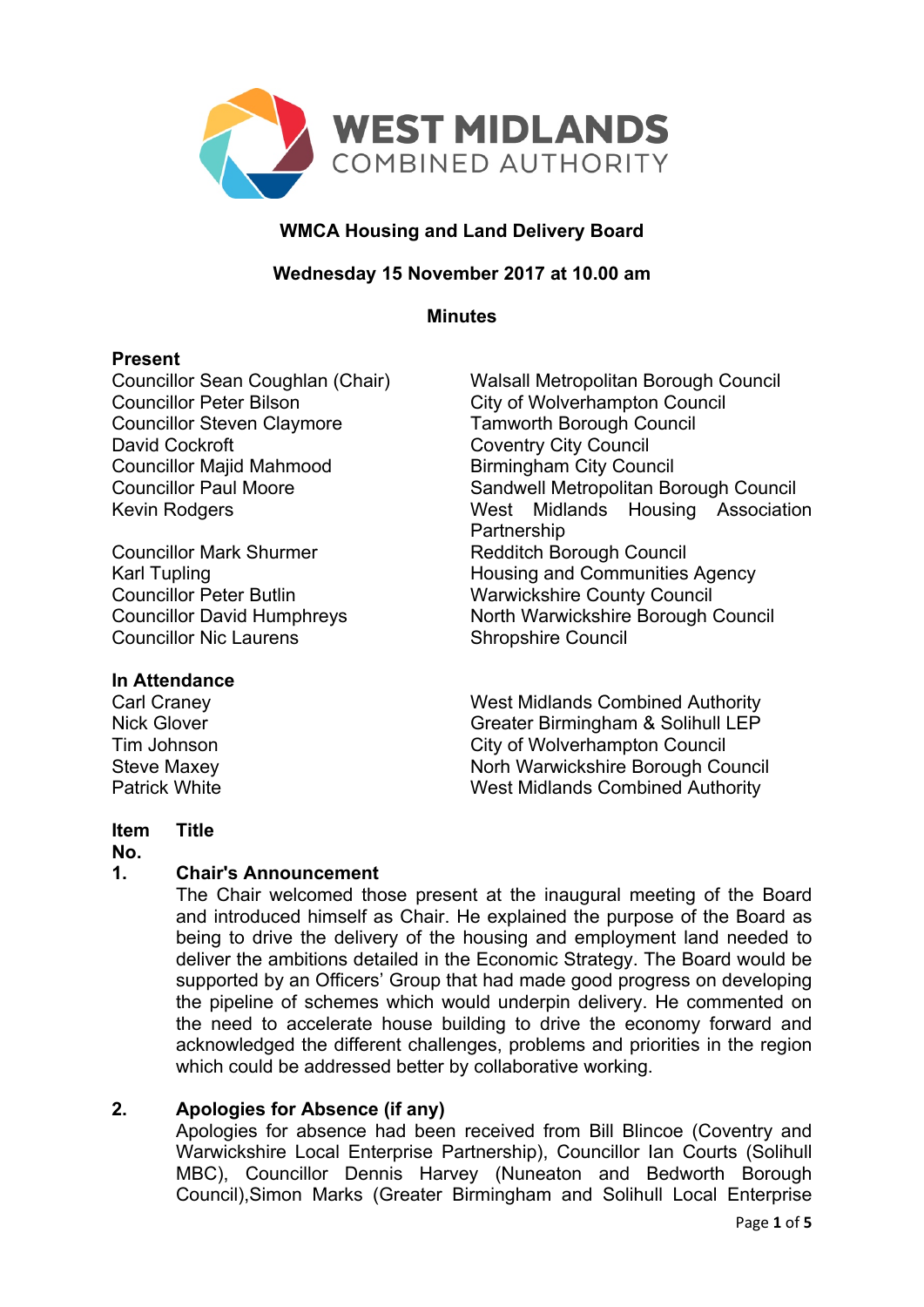Partnership), Sarah Middleton (Black Country Local Enterprise Partnership), Councillor Richard Overton (Telford and Wrekin Council) and Councillor Chris Saint (Stratford on Avon District Council).

At the request of the Chair, Carl Craney updated the Board on changes to and additions in membership of the Board namely: Councillor Nic Laurens – Shropshire Council; Councillor Peter Butlin – Warwickshire County Council; Councillor David Humphreys – North Warwickshire Borough Council; and Sarah Middleton – Black Country Local Enterprise Partnership.

#### **3. Declarations of Interests (if any)**

No declarations of interest were made in relation to items under consideration at the meeting.

#### **4. Draft Forward Work Programme**

Patrick White presented a report which detailed the Terms of Reference of the Board and which proposed a structured work plan. He explained that the aim was to deliver the increase in housing and employment land needed across the West Midlands, with a focus on implementing the priority actions agreed in the Housing Delivery Plan. He outlined the work which had been undertaken to date and the Work Streams which needed to be commissioned to develop the priorities outlined in the Land Delivery Action Plan.

The Chair referred to the use of the term 'Spatial Expression / Integrated Investment Plan' and advised that the Government was of the view that a 'Spatial Plan' for the West Midlands was required. This view was not shared currently by the WMCA Mayor or the WMCA Leaders. The Land Delivery Plan had proposed a delivery focussed plan which was what Officers would work up for consideration by the Board.

Councillor Majid Mahmood suggested that the Board should consider its role in overseeing the 3,000 housing units at Perry Barr which would be used as the 'Athletes Village' if Birmingham's bid to host the Commonwealth Games in 2022 was successful and other major projects. In any event these units would be constructed and utilised as general purpose housing. He suggested that the Terms of Reference should also make reference to working with Housing Associations to achieve its aims. The Chair advised that whilst the WMCA supported Birmingham's bid to host the Commonwealth Games it was for Birmingham City Council to oversee the construction of these particular housing units. Kevin Rodgers advised that he represented the various Housing Associations operating in the West Midlands.

Councillor Mark Shurmer queried whether the housing needs of the West Midlands metropolitan area could be delivered within that area or whether it would be necessary to seek assistance from adjoining District and Borough Councils. The Chair advised that this issue was of great importance but took the opportunity to remind the Board that the housing need to be provided was not confined to the metropolitan area but to the Greater Birmingham Housing Market Area. He also referred to the existing working arrangements, for example, between the City of Wolverhampton Council and Telford and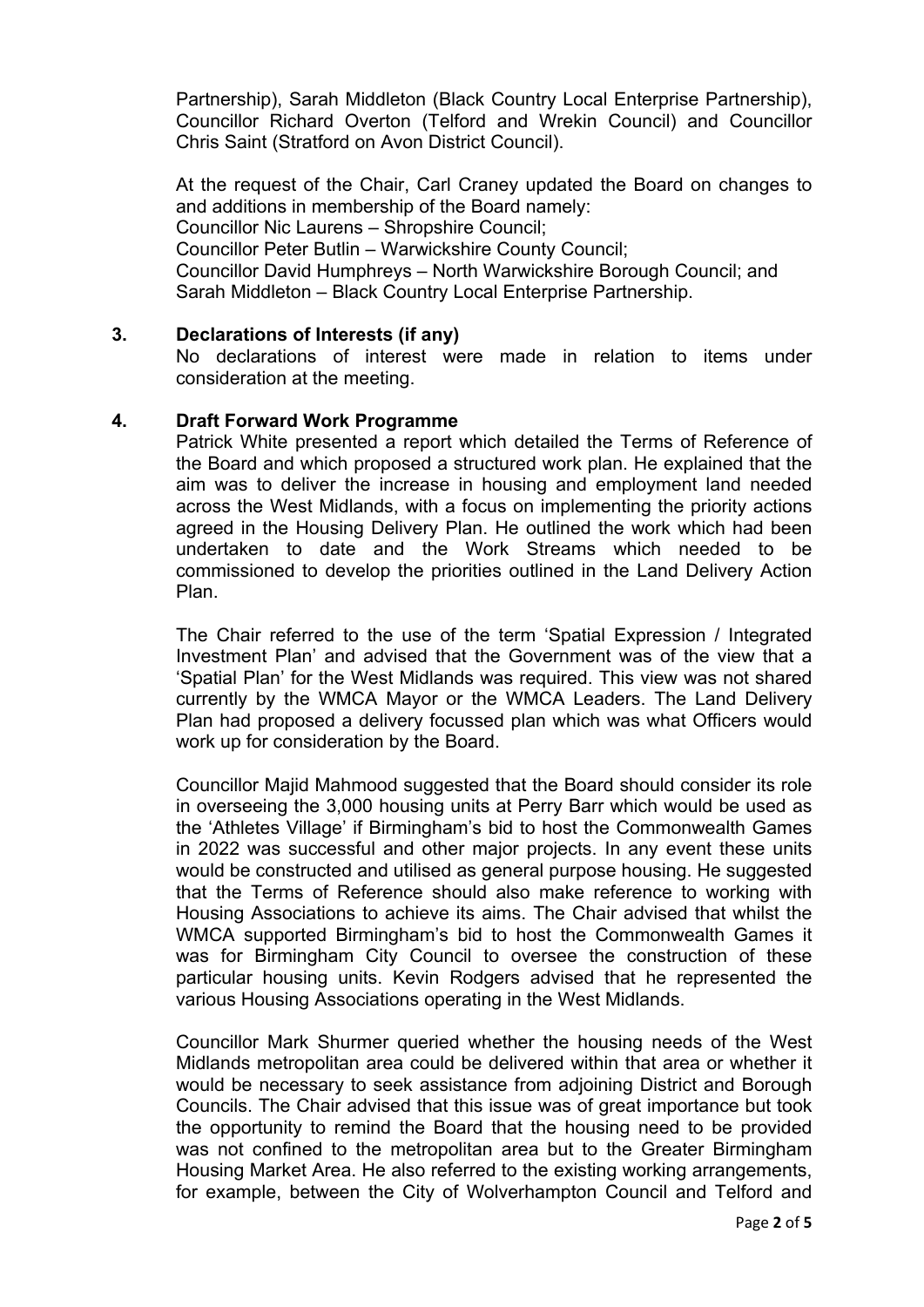Wrekin Council and South Staffordshire District Council. This matter would form part of the on-going discussions.

Steve Maxey commented that he supported the proposals detailed in the Work Plan. Councillor Peter Bilson commented on the need to look across the region and to acknowledge the different challenges faced by the respective Councils. He also referred to the importance of land remediation and the funds which were available to make land deliverable economically. With regard to the various pieces of work to be commissioned, he suggested that the various Project Briefs for the next stages of delivery be circulated to members of the Board forinformation.

The Chair informed the Board of a recent meeting in the Black Country with H M Treasury Officials which had also been attended by the Chamber of Commerce and the Black Country Local Enterprise Partnership where the latter two organisations had been very supportive of the current work.

Resolved:

- 1. That the Terms of Reference for the Board, as agreed by the WMCA Board, and detailed at Appendix 1 to the report be noted;
- 2. That the forward work plan of the Board as detailed at Appendix 2 to the report be approved;
- 3. That the following priorities from the Land Delivery Action Plan be developed and commissioned through the WMCA working through the Housing and Land Steering Group:
	- I. Integrated Pipeline (underway);
	- II. Spatial Expression / Integrated investment Plan;
	- III. Investment Prospectus; and
	- IV. Market Ready Site Business Plans;
- 4. That the various outline Project Briefs be circulated to members of the Board.

## **5. Update on Housing Deal**

Patrick White reported on early discussions with Government in relation to a potential 'Housing Deal' and on the opportunity to work with the Government, especially the Department for Communities and Local Government, to increase delivery, address land remediation and market failure. He advised that following preliminary discussions with the Government and the Homes and Community Agency a brief reference to a potential 'Housing Deal' was anticipated in the forthcoming Budget linked to the Housing Investment Fund. He outlined the negotiating position adopted by the WMCA i.e. that a Spatial Plan was not necessary but that significant investment in housing, land remediation and associated transport infrastructure was necessary over a long term period. He noted that the Housing Market Area requirements and supply issues differed between partners across the region and advised that over the next three / four months a number of options would be worked through. The common goal was to build homes and sustainable communities to underpin inclusive growth.

The Chair noted the WMCA Mayoral aspirations for housing. He advised that the Mayor and he would be lobbying all local MPs and relevant Ministers to garner support on housing and also making the related to other issues such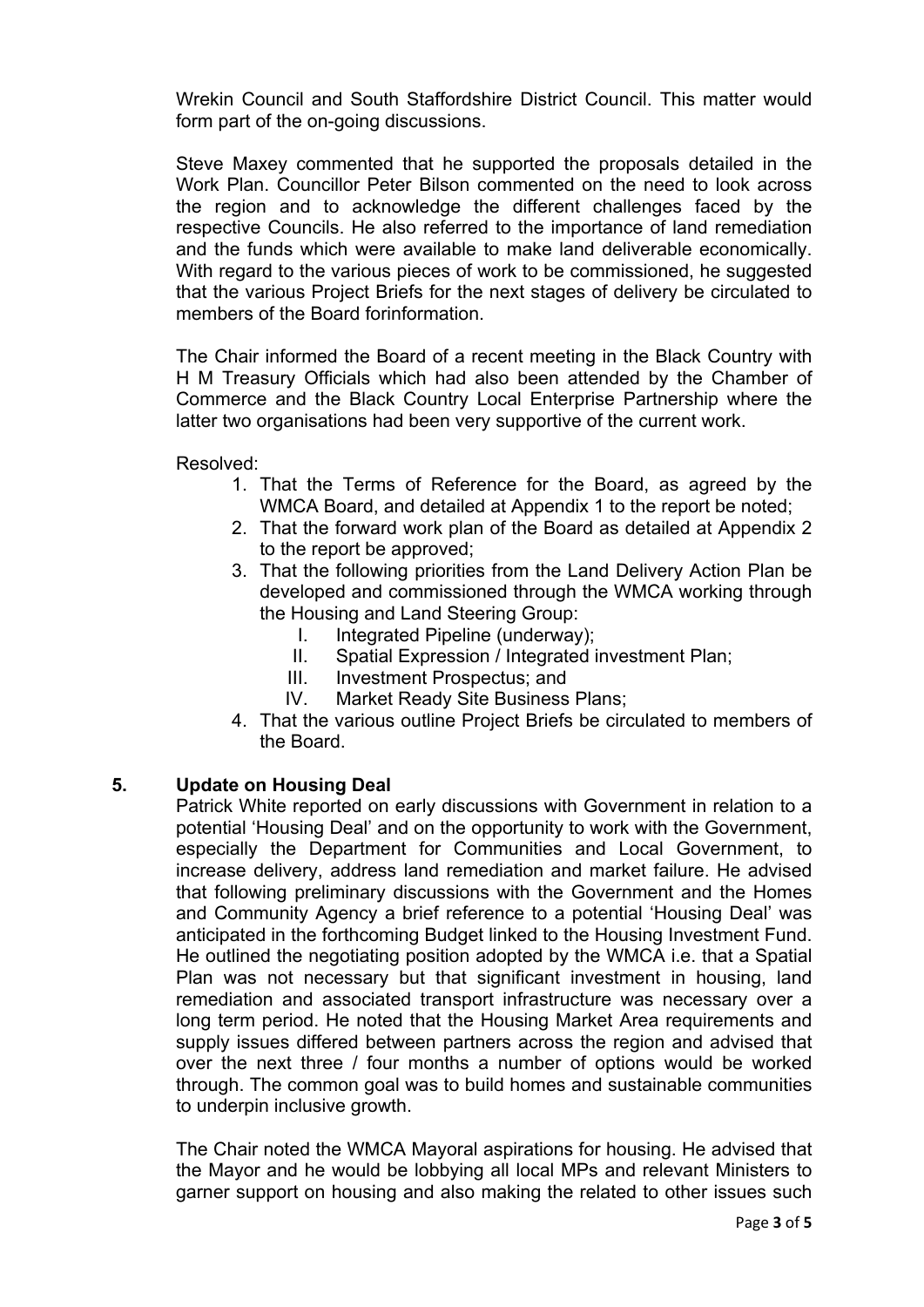as Skills and Employment.

Councillor David Humphreys advised that two thirds of the area of North Warwickshire Borough Council was situate within the Green Belt. He referred to a recent decision made by the WMCA's Investment Board to grant £3.690 million to Telford and Wrekin Council to assist in bringing forward approximately 540 housing units across that area. He enquired whether similar support would be made available to bring forward smaller development sites where existing housing units had come to the end of their lifespan. The Chair commented that such funds might be made available on a case by case basis. He added that the original name of the Land Remediation Fund had been amended to the Brownfield Land and Property Development Fund to cater for such instances.

Karl Tupling reported on the progress being made to investigate the portfolio of land coming forward and noted the aggregate effect of the development of a number of smaller development sites. These sites were also likely to be more attractive to small and medium sized developers.

The Chair commented on the maturity of partnership working in the West Midlands and on the founding principle intention that each community would benefit from its creation albeit not necessarily in the same way or at the same time.

Councillor Paul Moore enquired whether the Brownfield Technology Institute and a Modular Housing Manufacturing plant would form part of the 'Housing Deal' discussions. Patrick White confirmed this to be the case. The Chair referred to the very successful Modular Housing Manufacturing plant operated by Accord Housing in Walsall and that an indication of this success was the need to identify a larger site.

Councillor Majid Mahmood referred to the difficulties arising upon the practice of some developers to 'land bank' and on the difficulties this caused with developable land, often with the benefit of planning permission, remaining undeveloped. He suggested action to prevent this practice was required and that the WMCA Mayor should be encouraged to use his influence with regard to this issue. He also suggested that any land identified for development needed to be matched by appropriate proposals for transport infrastructure. He also commented on the need tom address social deprivation through the provision of social housing units and partnership working.

In summing up, the Chair noted the various points and commented that it would be important to retain the involvement of all sectors of the housing and development industry, given that the West Midlands needed a broad mixture of tenures. Councillor Peter Butlin commented on the length of time that could be involved in the various planning permission stages from the initial grant of Outline Consent, through negotiations on Section 106 Agreements, approval of Reserved Matters before construction need commence. The Chair reported that these issues had been raised with Government and that the WMCA Mayor and he would continue to press for positive action.